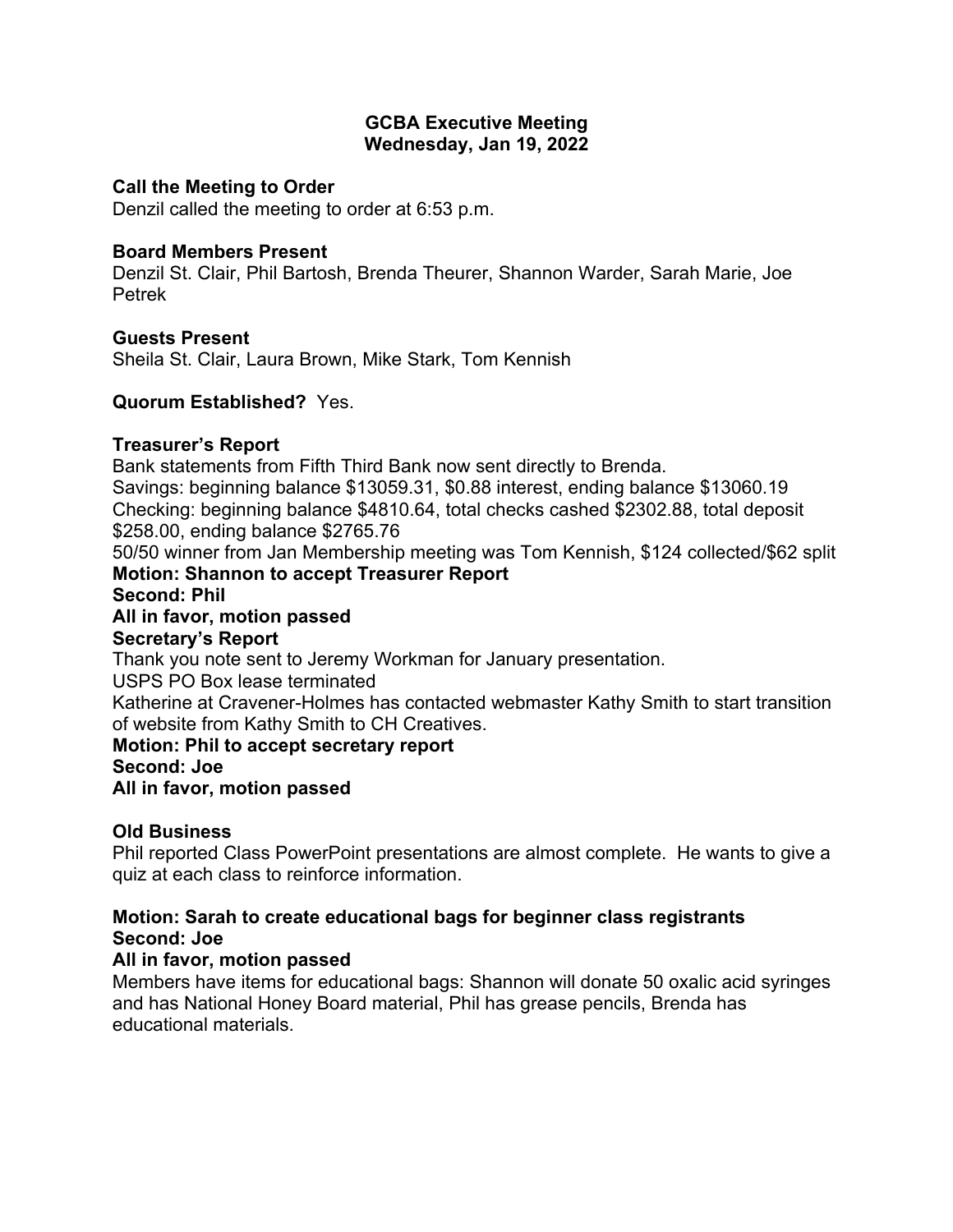## **New Business Motion: Shannon to appoint Laura Brown as Director, Mike Stark as VP, Phil Bartosh as Past President, Tom Kennish as Fair Chair for 2022 Second: Joe All in favor, motion passed**

Denzil will look into presenter for March membership meeting. Shannon still waiting on confirmation from Don Schram for April meeting. Board agreed to have May membership meeting even though GCBA Field Day is scheduled. Need guest speaker for May. Richard Lyle confirmed for June.

Shannon needs to follow up with Dr. Mary Gardiner to see if she can be guest speaker at July meeting.

Board discussed asking John Rose to present at September meeting for Fall Wrap-Up, Shannon will contact him.

Board discussed new set-up for monthly meetings. Will assign a Hospitality Hostess to setup snack/coffee table.

### **Motion: Phil to allocate funds for helium and balloons for each meeting Second: Joe All in favor, motion passed**

Board discussed the need for a projector system. Laura commented she has had bad experience with lower cost models. Brenda suggested at least a \$700 budget. QRC has a projector, but GCBA should on use as a backup. Shannon will research and purchase projector.

## **Motion: Sarah for a \$700 budget for a new projector Second: Phil All in favor, motion passed**

Board discussed door prizes and raffles for the Beginner Classes.

**Motion: Joe to raffle off a complete beginner kit that GCBA will purchase from QRC. Raffle tickets to be sold for \$1 each, winner drawn at final class, winner must be present Second: Mike All in favor, motion passed**

**Motion: Shannon to make only the present Beginner Beekeeping Class registrants eligible to win the beekeeping equipment door prizes. To make all present GCBA members eligible to win a 2023 GCBA membership as a door prize. All door prizes will be given at final class Second: Phil**